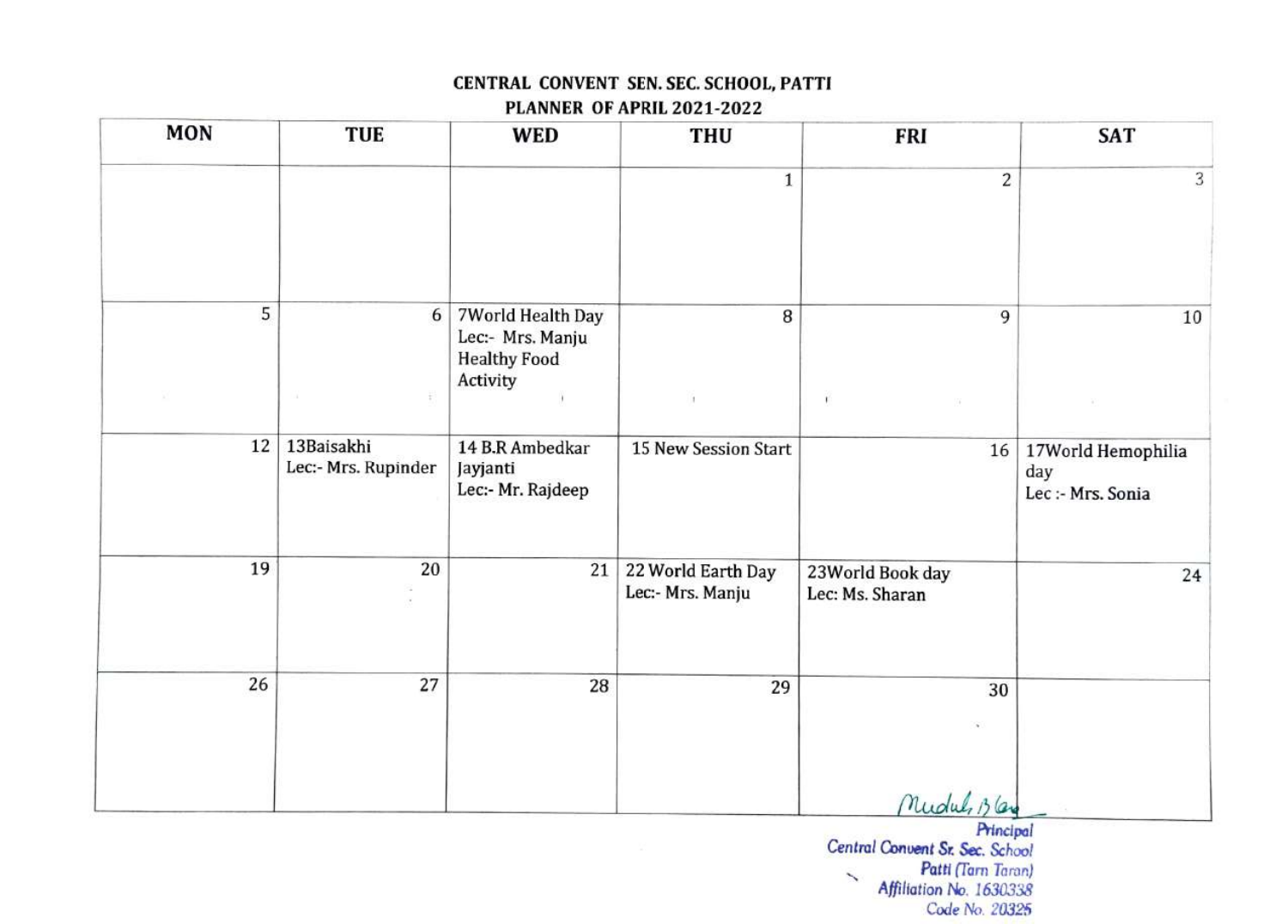#### PLANNER OF MAY 2021-2022

| 1 Labour day<br>31 No Tabacco day<br>Lec:- Mrs. Amanpreet<br>Lec :- Mr. Rajdeep<br>8 World Red Cross Day<br>5 World Hand<br>7 World Athletics Day<br>3 World Press<br>6 Eshwaramma Day<br>$\overline{4}$<br>Lec :_ Mrs. Sonia<br>Lec:_Mrs. Rupinder<br>Lec:_Mrs. Monica<br>Freedom Day<br><b>Hygiene Day</b><br>Lec :- Mrs. Navdeep<br>Lec: Mrs. Rupinder<br>x)<br>u.<br>15<br>13<br>14<br>10<br>12 international<br>11<br><b>Nurse Day</b><br>Lec: Mrs Manju<br>19<br>20<br>21<br>22 international Bio-<br>18<br>17<br>Diversity Day<br>Lec:_Mrs. Sonia<br>27<br>28<br>25<br>26<br>29<br>24<br>miduliplace | <b>MON</b> | TUE | <b>WED</b> | <b>THU</b> | <b>FRI</b> | SAT |
|-------------------------------------------------------------------------------------------------------------------------------------------------------------------------------------------------------------------------------------------------------------------------------------------------------------------------------------------------------------------------------------------------------------------------------------------------------------------------------------------------------------------------------------------------------------------------------------------------------------|------------|-----|------------|------------|------------|-----|
|                                                                                                                                                                                                                                                                                                                                                                                                                                                                                                                                                                                                             |            |     |            |            |            |     |
|                                                                                                                                                                                                                                                                                                                                                                                                                                                                                                                                                                                                             |            |     |            |            |            |     |
|                                                                                                                                                                                                                                                                                                                                                                                                                                                                                                                                                                                                             |            |     |            |            |            |     |
|                                                                                                                                                                                                                                                                                                                                                                                                                                                                                                                                                                                                             |            |     |            |            |            |     |
|                                                                                                                                                                                                                                                                                                                                                                                                                                                                                                                                                                                                             |            |     |            |            |            |     |
|                                                                                                                                                                                                                                                                                                                                                                                                                                                                                                                                                                                                             |            |     |            |            |            |     |
|                                                                                                                                                                                                                                                                                                                                                                                                                                                                                                                                                                                                             |            |     |            |            |            |     |

Principal Central Conuent Sr Sec. School Patti (Tarn Taran) Affiliation No. 1630338 Code No. 20325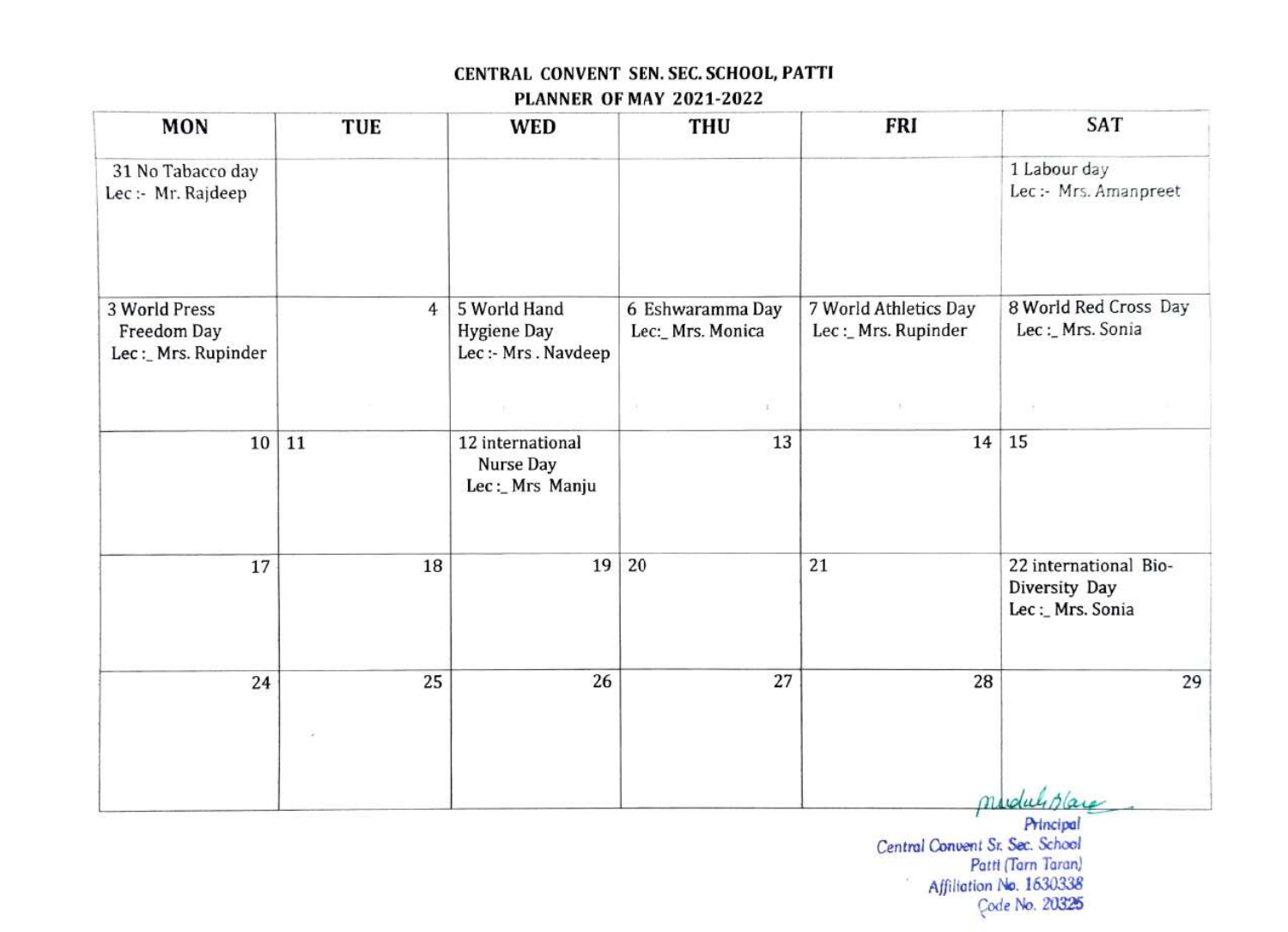### CENTRAL CONVENT SEN. SEC. SCHOOL, PATTI PLANNER OF JUNE 2021-2022

| <b>MON</b>                                                                    | <b>TUE</b>                                       | <b>WED</b>                                                  | <b>THU</b> | <b>FRI</b>                  | <b>SAT</b>                                           |
|-------------------------------------------------------------------------------|--------------------------------------------------|-------------------------------------------------------------|------------|-----------------------------|------------------------------------------------------|
|                                                                               | $\mathbf 1$                                      | $\overline{2}$                                              | 3          | $\overline{4}$              | 5 Environment day<br>Lec :- Mrs. Manju<br>Plantation |
| 7 World Food safety<br>day Day<br>Lec :- Mrs Sonia                            | 8 World Brain<br>Tumor Day<br>Lec :- Mr. Rajdeep | 9                                                           | 10         | 11 Summer vacation<br>start | 12                                                   |
| 14 World Blood<br>Donar day<br>Lec :- Mr. Jatinder                            | 15                                               | 16 shaheedi Guru<br>Arjun Dev Ji<br>Lec :- Mrs<br>.Rupinder | 17         | 18                          | 19                                                   |
| 21 International<br>Yoga Day + World<br>Music day<br>Yoga in School<br>Campus | 22                                               | 23                                                          | 24         | 25 Summer Vacation<br>End   | 26                                                   |
| 28 Periodic Test 01                                                           | 29 Periodic Test 01                              | 30 Periodic Test 01                                         |            | 52                          |                                                      |

Mudal, Bland

Principal Central Convent Sr Sec. Schoo! Patti (Tarn Taran) سيمته Affiliation No. 1630338 Code No. 20325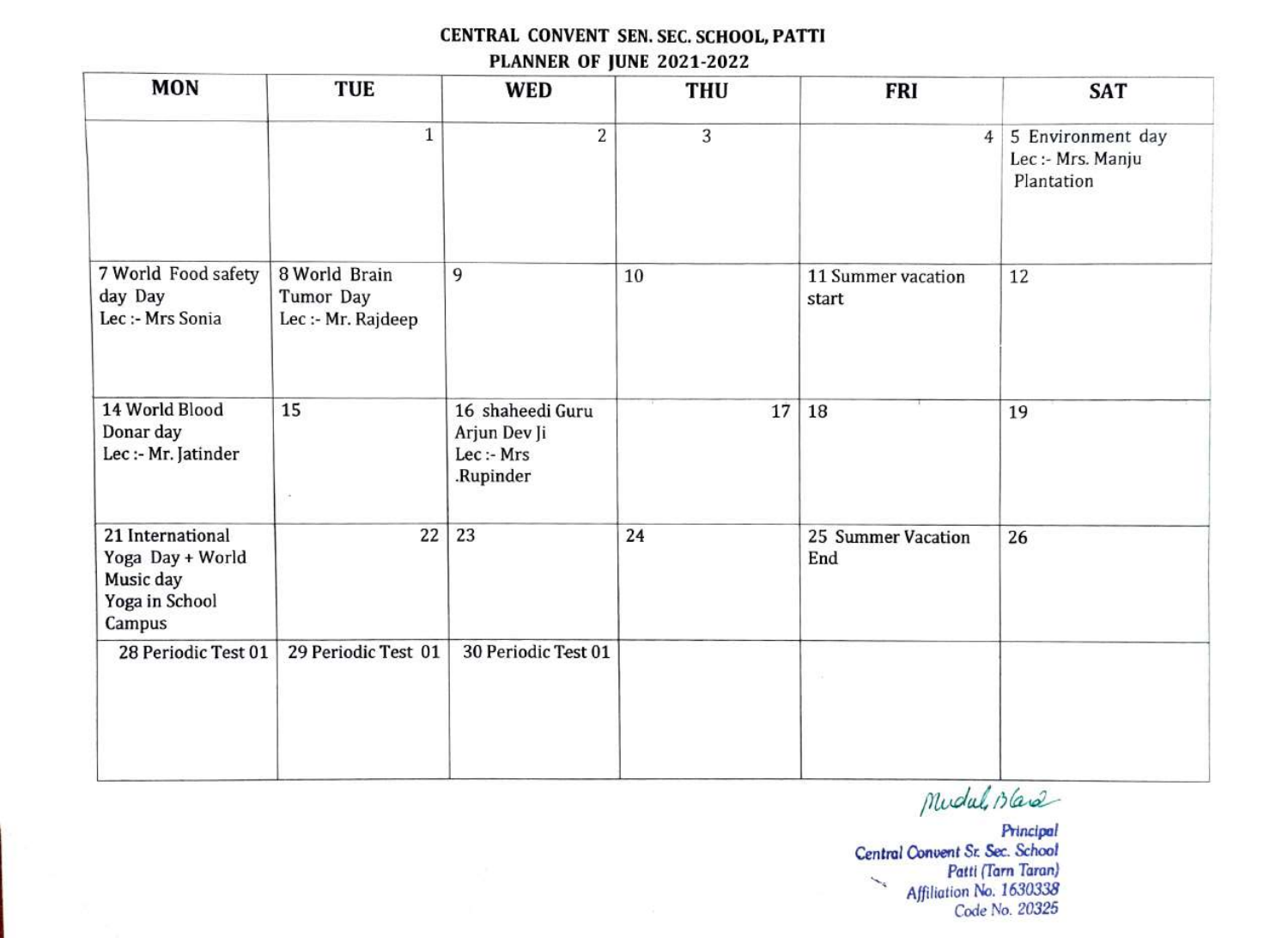### CENTRAL CONVENT SEN. SEC. SCHOOL, PATTI PLANNER OF JULY 2021-2022

| <b>MON</b>                                             | <b>TUE</b>       | <b>WED</b>                                              | <b>THU</b>                                                 | <b>FRI</b>      | <b>SAT</b>                                                 |
|--------------------------------------------------------|------------------|---------------------------------------------------------|------------------------------------------------------------|-----------------|------------------------------------------------------------|
|                                                        |                  |                                                         | 1 National Doctor's<br>Day<br>Lec:- Guest<br>Periodic Test | 2 Periodic Test | 3 Periodic Test                                            |
| 5                                                      | $\boldsymbol{6}$ | $\overline{7}$                                          | $\, 8$                                                     | 9               | 10 World Population day<br>Lec:- Mrs. Rupinder             |
| 12                                                     | 13               | 14                                                      | 15                                                         | 16              | 17 International Justice<br>Day<br>Lec:_Mrs.Amanpreet      |
| 19                                                     | 20               | 21                                                      | 22                                                         | 23              | 24                                                         |
| 26 Kargil Vijay<br><b>Diwas</b><br>Lec :- Mr. Jatinder | 27               | 28 World Nature<br>Conservation day<br>Lec:- Mrs. Manju | 29                                                         | 30              | 31 Shaheedi Diwas Sr.<br>Udam singh<br>Lec:- Mrs. Maninder |

mudulisland Principal Central Conuent Sr. Sec. School Patti (Tarn Taran)  $\mathcal{C}_{\mathbf{r}}$ Affilation No. 1630338 Code No. 20325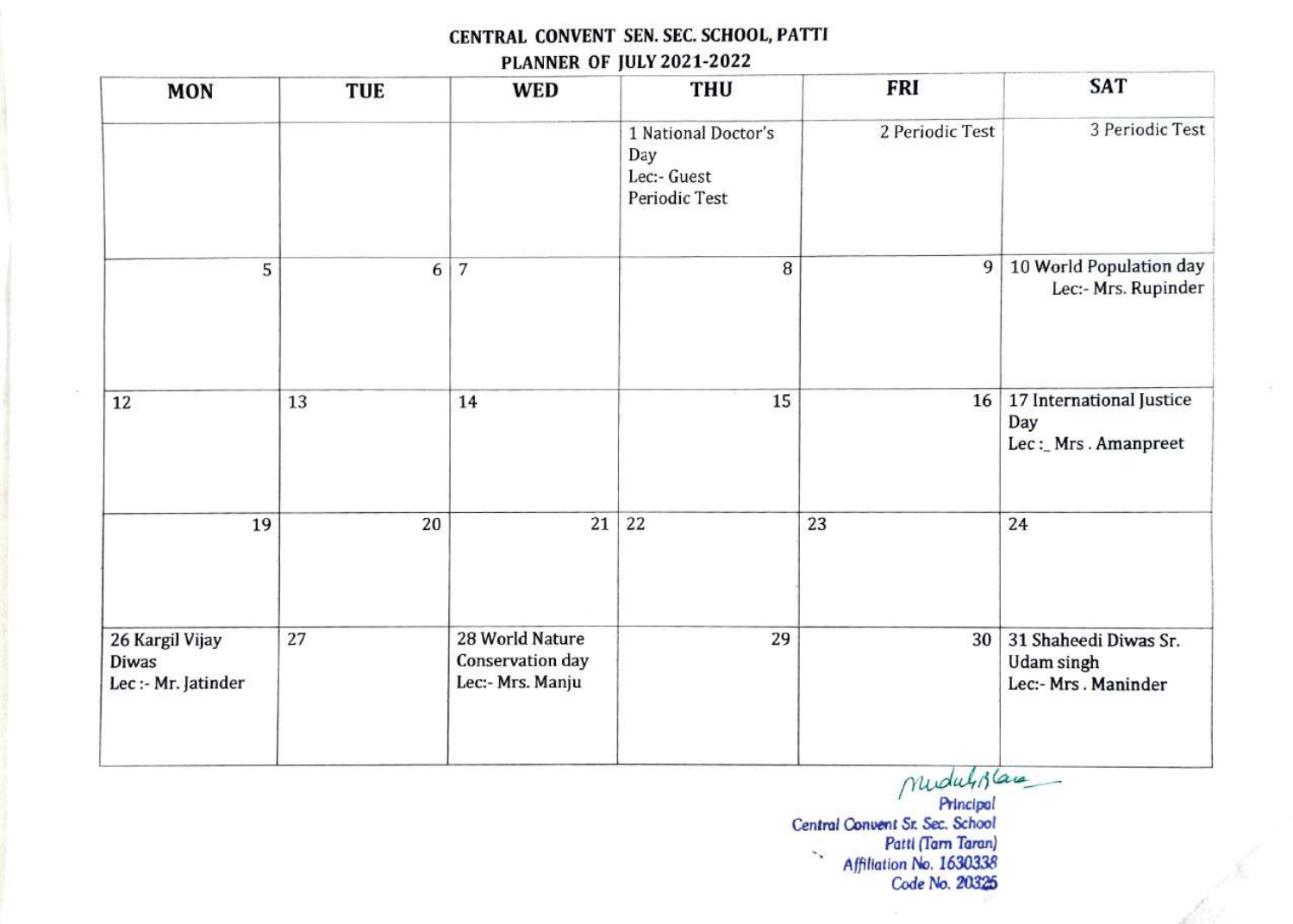### CENTRAL CONVENT SEN. SEC. SCHOOL, PATTI PLANNER OF AUGUST 2021-2022

| <b>MON</b>                                        | <b>TUE</b>          | <b>WED</b>          | THU                 | <b>FRI</b>                                           | <b>SAT</b>                                               |
|---------------------------------------------------|---------------------|---------------------|---------------------|------------------------------------------------------|----------------------------------------------------------|
| 2                                                 | $\overline{3}$      | $\overline{4}$      | 5                   | 6 Hiroshima day 7 Teej Festival<br>Lec:_Mrs Maninder | Celebration                                              |
| 9 Quit India<br>Movement Day<br>Lec: Mrs Maninder | 10                  | 11                  | 12                  | 13                                                   | 14 G.k Quiz (1-4)<br>Yoga (5-8)<br>Meditation (9-12)     |
| 16                                                | 17                  | 18                  | 19                  | 20                                                   | 21 Card & Rakhi Making<br>Activity (1st to +2 Class<br>) |
| 23                                                | 24                  | 25 Periodic Test 02 | 26 Periodic Test 02 | 27 Periodic Test 02                                  | 28 Periodic Test 02                                      |
| 30 Sri Krishna<br>Janamashatami<br>Celebration    | 31 Periodic Test 02 |                     |                     |                                                      |                                                          |
|                                                   |                     |                     |                     | mudul, 3 las                                         |                                                          |

Principal Central Convent Sr. Sec. School Patti (Tarn Taran) Affiliation No. 1630338  $\mathcal{A}$ Code No. 20325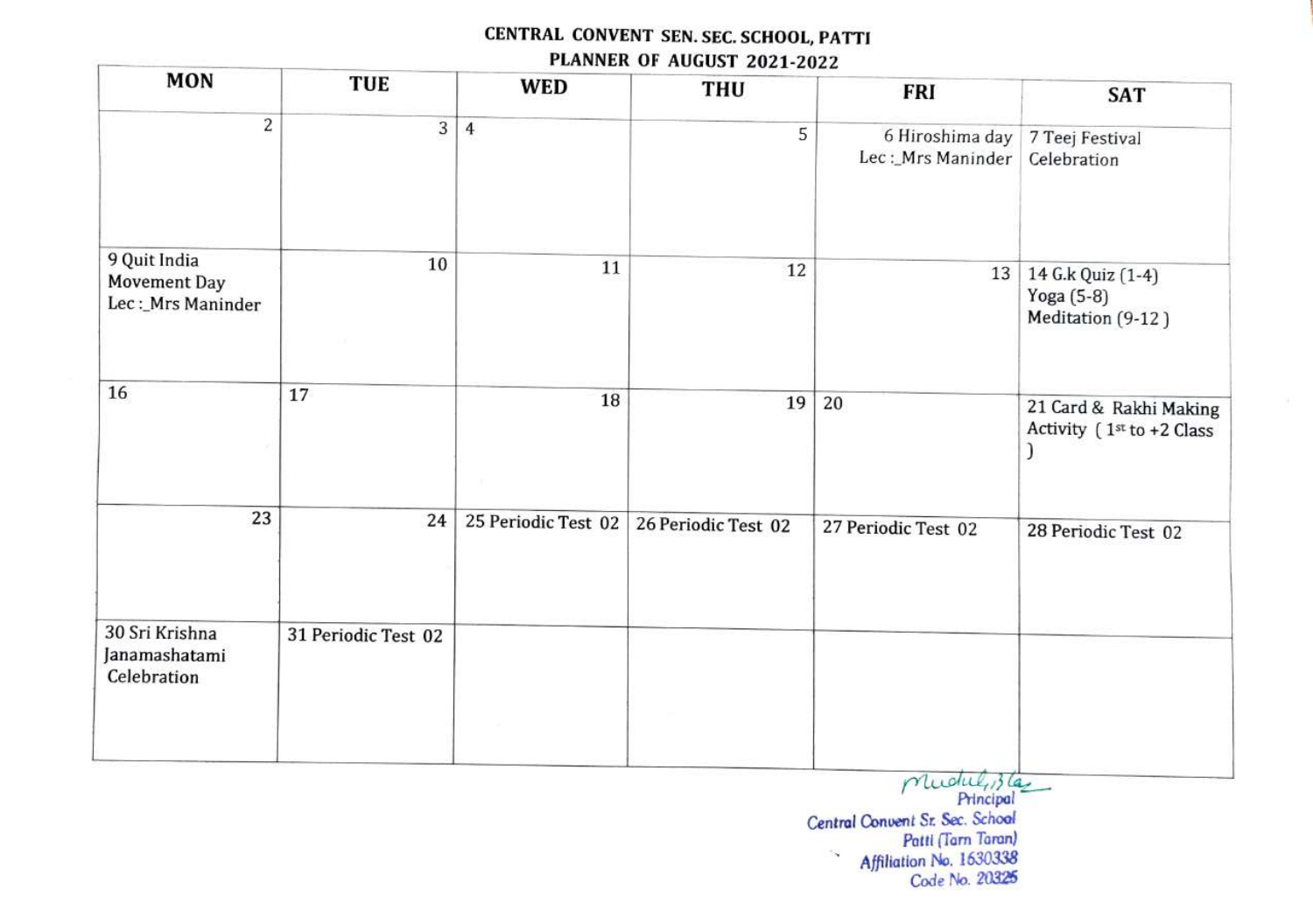#### CENTRAL CONVENT SEN. SEC. SCHOOL, PATTI PLANNER OF SEPTEMBER 2021-2022

| <b>MON</b>                                    | <b>TUE</b>                                                                                                                        | <b>WED</b>                                                          | <b>THU</b>                                                   | <b>FRI</b>                                      | <b>SAT</b>                                                                                  |
|-----------------------------------------------|-----------------------------------------------------------------------------------------------------------------------------------|---------------------------------------------------------------------|--------------------------------------------------------------|-------------------------------------------------|---------------------------------------------------------------------------------------------|
|                                               |                                                                                                                                   | 1 National Nutrition<br><b>Week Celebration</b><br>Periodic Test 02 | 2 <sup>1</sup>                                               | 3 Nutrition Week<br>Salad Making<br>Competition | 4 Teacher Day<br>Celebration<br>G.k Quiz (5-8)                                              |
| 6                                             | 7                                                                                                                                 | 8 International<br>Literacy Day<br>Lec :- Mrs. Mamta                | 9                                                            | 10 Ganesh Chaturathi<br>Lec :- Mrs. Manju       | 11 Patriot Day<br>Lec:- Mrs. Beena<br>$G.k$ Quiz $(9-+2)$<br>Yoga (1-4)<br>Meditation (5-8) |
| 13                                            | 14 World Hindi<br>Divas Day<br>Lec :- Mrs. Monica<br><b>Poem Recitation</b>                                                       | 15                                                                  | 16 Ozone Day<br>Lec:- Mrs. Manju<br>First Term Exam<br>start | 17                                              | 18                                                                                          |
| 20                                            | 21 International<br>Peace Day<br><b>World Aiziemer</b><br>Day<br>Lec:- Mrs. Manju                                                 | 22                                                                  | 23                                                           | 24                                              | 25                                                                                          |
| 27 World Tourism<br>Day<br>Lec:- Mrs. Navdeep | 28 World Rabies<br>Day<br>Birthday Shirdi Sai<br>Baba +Shaheed<br><b>Bhagat Singh</b> (<br>Patriotic Songs )<br>Lec :- Mrs. Sonia | 29                                                                  | 30                                                           | Mudul, Blanc                                    |                                                                                             |

Principal Central Convent Sr. Sec. School Patti (Tarn Taran) Affiliation No. 1630338 Code No. 20325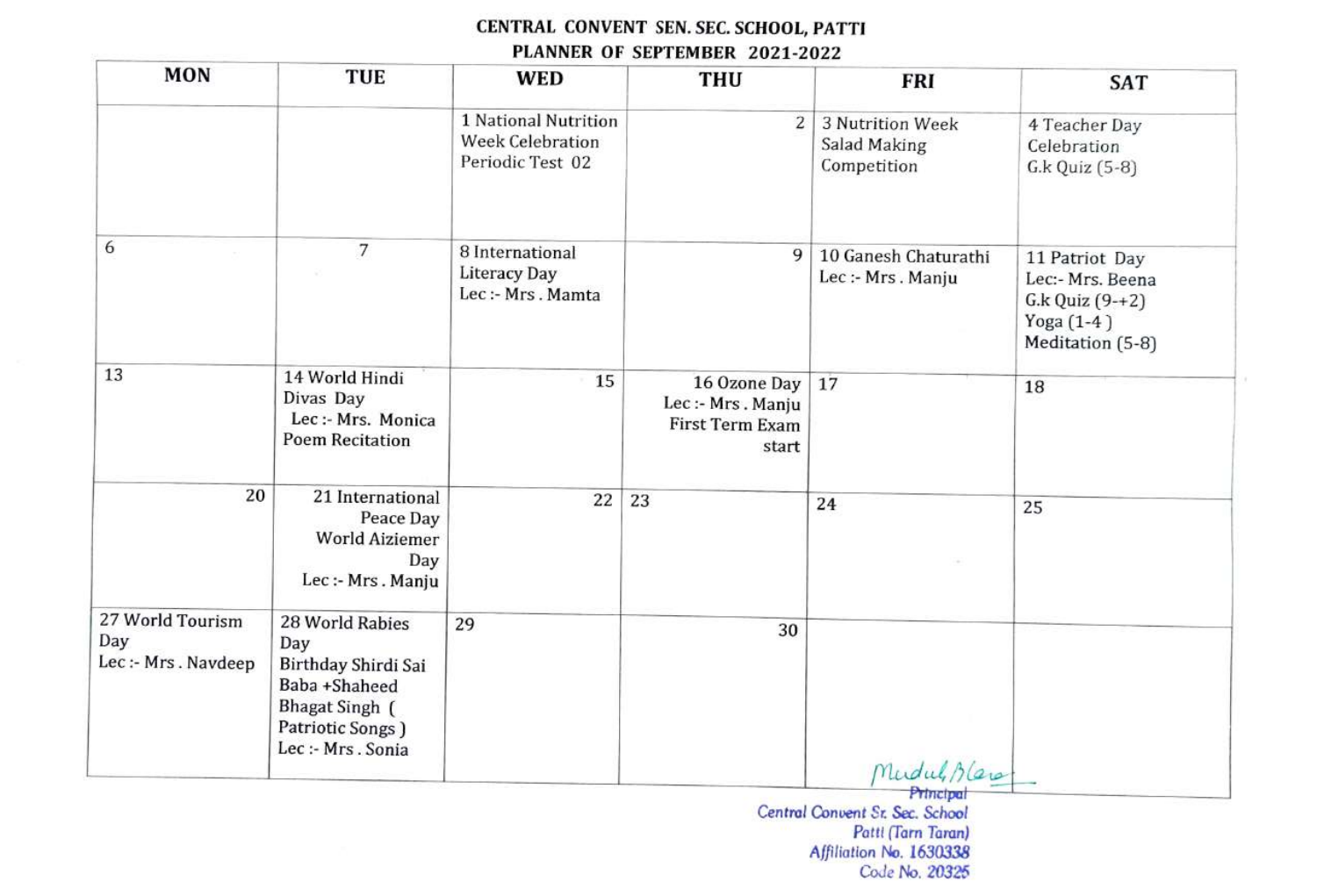### CENTRAL CONVENT SEN. SEC. SCHOOL, PATTI PLANNER OF OCTBER 2021-2022

| <b>MON</b>                                                          | <b>TUE</b> | <b>WED</b> | <b>THU</b> | <b>FRI</b>                                                                        | <b>SAT</b>                                               |
|---------------------------------------------------------------------|------------|------------|------------|-----------------------------------------------------------------------------------|----------------------------------------------------------|
| 31 Rashtriya Ekta<br>Diwas<br>Lec :- Mrs. Maninder                  |            |            |            | 1Cleanliness Activity                                                             | 2 Gandhi Jayanti<br>Holiday                              |
| 4                                                                   | 5          | 6          | 7          | 8 Indian Air Force Day<br><b>Essay Writing</b><br>Competition                     | 9 World Postal Day<br>Post Card Writing<br>Activity      |
| 11 International Girl<br>Child Day<br>Slogan Writing<br>Competition | 12         | 13         | 14         | 15 Dussehra<br>Holiday                                                            | 16 World Food Day<br><b>Poster Making</b><br>Competition |
| 18                                                                  | 19         | 20         | 21         | 22                                                                                | 23                                                       |
| 25                                                                  | 26         | 27         | 28         | 29                                                                                | 30                                                       |
|                                                                     |            |            |            | Mudul Blanc<br>Principal<br>Central Convent Sr. Sec. School<br>Patti (Tarn Taran) |                                                          |

Affiliation No. 1630338 Code No. 20325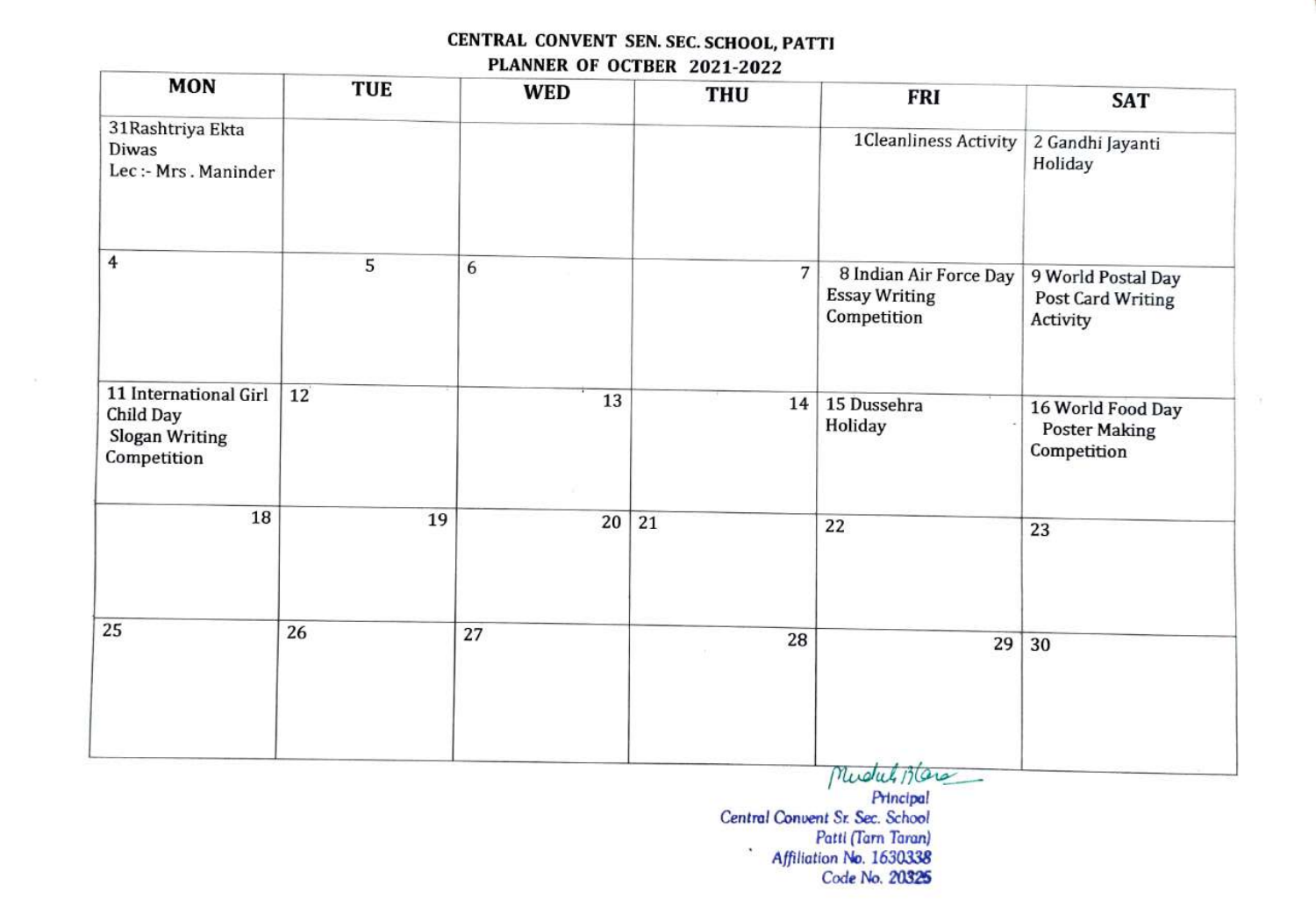PLANNER OF Nov 2021-2022

| MON                                                | TUE                                                                                  | <b>WED</b>                                                                         | <b>THU</b>                                                                                                  | <b>FRI</b>                                                                                                     | <b>SAT</b>                                                                                                                                      |
|----------------------------------------------------|--------------------------------------------------------------------------------------|------------------------------------------------------------------------------------|-------------------------------------------------------------------------------------------------------------|----------------------------------------------------------------------------------------------------------------|-------------------------------------------------------------------------------------------------------------------------------------------------|
| 1 New Punjab Day<br>Lecture; Mrs.<br>Rupinder<br>8 | $\overline{2}$                                                                       | 3 Diwali<br>Vishawkarma Day<br>Lecture:<br>Mr. Rajdeep/<br>Mrs. Beena              | 4 Holiday<br><b>Diwali</b>                                                                                  | 5                                                                                                              | 6 Bhai Dooj<br>Lecture: MRS. Mamta<br><b>National Cancer</b><br>Awareness Day<br>Lecture: Mr. Jatinder<br>Lecture: Mrs. Sonia<br>Lecture: Guest |
| $\mathbb{E}$ .<br>$\blacksquare$                   | 9                                                                                    | <b>10 World Science</b><br>Day<br>Letcure: Mrs.Manju<br><b>Science Practical</b>   | 11                                                                                                          | 12 World Pneumonia<br>Day<br>Lecture: Mr. Jagdeep<br>Lecture: Mrs. Sonia<br>Sharma                             | <b>13Cultural Activities</b><br>On Children Day<br>Lecture : Mrs.<br>Amanpreet<br>House wise Activities<br>圧                                    |
| 15                                                 | 16                                                                                   | 17 Epilepsy Day<br>(Mirgi Ka doora)<br>Lecture: Mrs.<br>Sonia Sharma<br>Mrs. Manju | 18 Guru Nanak<br>Jayanti<br>Quiz<br>Lecture:<br>Mrs. Kulwinder<br>Mrs. Rupinder                             | 19                                                                                                             | 20                                                                                                                                              |
| 22                                                 | 23 Birthday<br>Sathya Sai Baba<br>Lecture:<br>Mrs. Beena<br>Bhajan's :-<br>Mr. Anjan | 24                                                                                 | 25 International<br>day for Elimination<br>of Violence against<br>women<br><b>Lecture: Mrs</b><br>Amanpreet | <b>26 Constitution Day</b><br>Lecture: Mrs. Rupinder<br>$IX - X$ Quiz                                          | 27                                                                                                                                              |
| 29                                                 | 30                                                                                   |                                                                                    |                                                                                                             | Mudulita<br>Central Convent Sr. Sec. School<br>Patti (Tarn Taran)<br>Affiliation No. 1630338<br>Code No. 20325 |                                                                                                                                                 |

Education is beautification of the inner world and the outer world.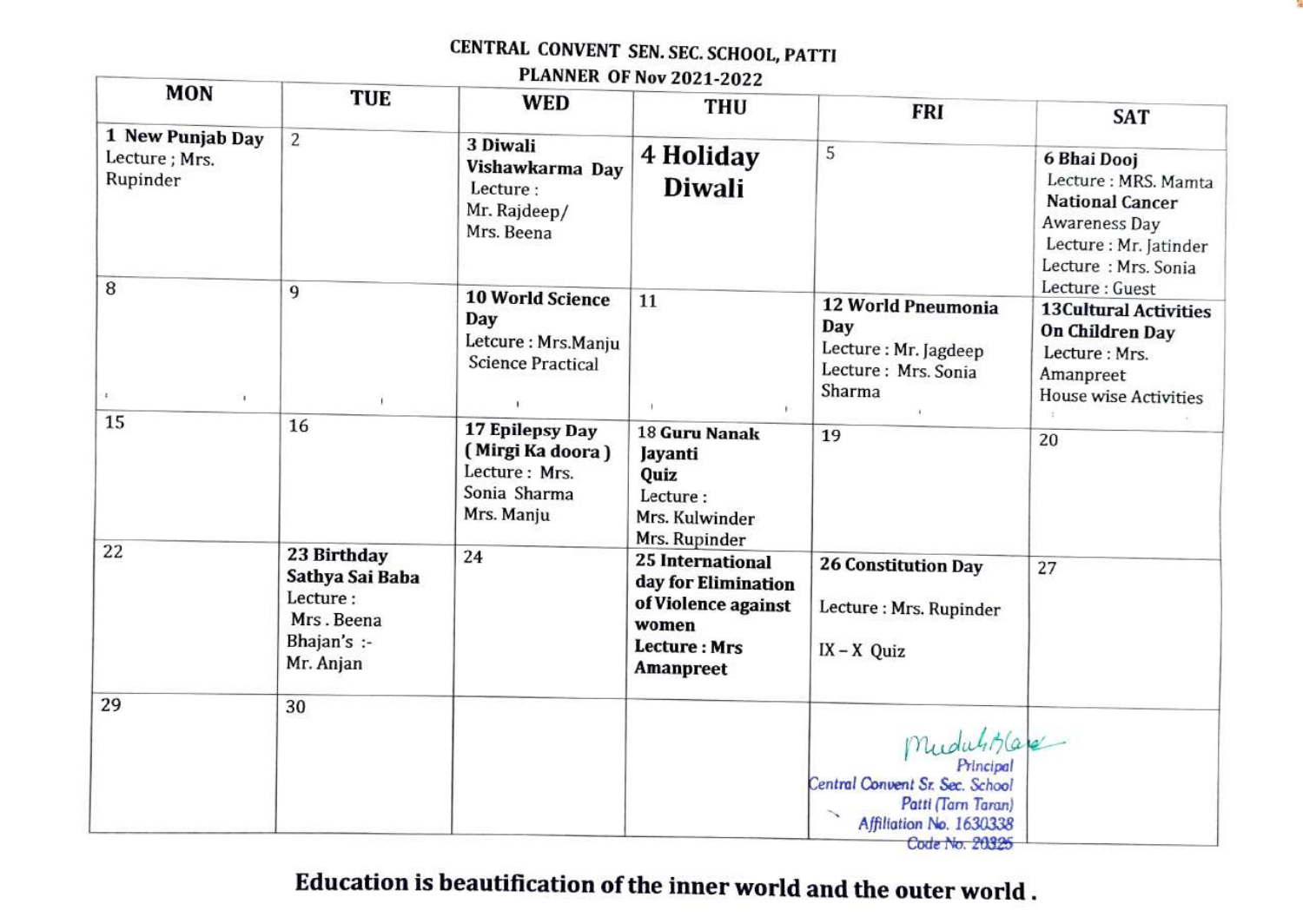#### PLANNER OF December 2021-2022

| <b>MON</b>                                        | <b>TUE</b>                                                                                                                             | <b>WED</b>                                                        | <b>THU</b>                                                                                    | <b>FRI</b>                                                                                                          | <b>SAT</b>                                       |
|---------------------------------------------------|----------------------------------------------------------------------------------------------------------------------------------------|-------------------------------------------------------------------|-----------------------------------------------------------------------------------------------|---------------------------------------------------------------------------------------------------------------------|--------------------------------------------------|
|                                                   |                                                                                                                                        | 1 World AIDS<br>Day<br>Lecture :- Mrs.<br>Sonia Sharma            | 2Natioanl<br><b>Pollution Control</b><br>Day<br>Lecture :-<br>Mr. Sajan                       | 3 World Day Of<br>Handicapped<br>Lecture :- Mrs Manju                                                               | 4 Indian Navy Day<br>Lecture :- Ms.<br>Amanpreet |
| 6 World Soil<br>Day<br>Lecture :- Ms.<br>Maninder | 7 Indian Armed<br><b>Forced Flag Day</b><br>Lecture :- Ms.<br>Rupinder                                                                 | 8 M. Day of Guru<br>Teg Bhadhur Ji<br>Lecture :- Ms.<br>Kulwinder | 9 International<br><b>Anti Corruption</b><br>Day<br>Lecture :- Mr.<br>$\mathbf{E}$<br>Rajdeep | 10 Human Rights Day<br>Lecture:-Ms.Rupinder<br>Nobel Prize Day<br>8-12 Class<br><b>Poster Making</b><br>Competition | 11 UNICEF Day                                    |
| 13                                                | <b>14 National Energy</b><br><b>Conservation Day</b><br>Lecture :-<br>Mr. Jatinder<br>3-8 Class<br><b>Poster Making</b><br>Competition | 15 Vijay Diwas<br>Lecture :-<br>Ms. Pooja                         | 16 Periodic<br>Test                                                                           | 17 P. Test                                                                                                          | 18 P. Test<br>Minority Right Day<br>In India     |
| 20 P. Test                                        | 21 P. Test                                                                                                                             | 22 P. Test<br><b>Maths Day</b><br>Lecture;- Mr.<br>Rajdeep        | 23 Kisan Diwas<br>Lecture :- Ms.<br>Sharan                                                    | 24 National<br><b>Consumer Rights Day</b><br>Lecture :- Ms.<br>Amanpreet                                            | 25 Good<br>Governance Day<br>X-Day               |
| 27                                                | 28                                                                                                                                     | 29                                                                | 30                                                                                            | 31<br>Mudul Blaz<br>Principal<br>Central Convent Sr. Sec. School<br>Patti (Tarn Taran)<br>Affiliation No. 1630338   |                                                  |

Affiliation N Code No. 20325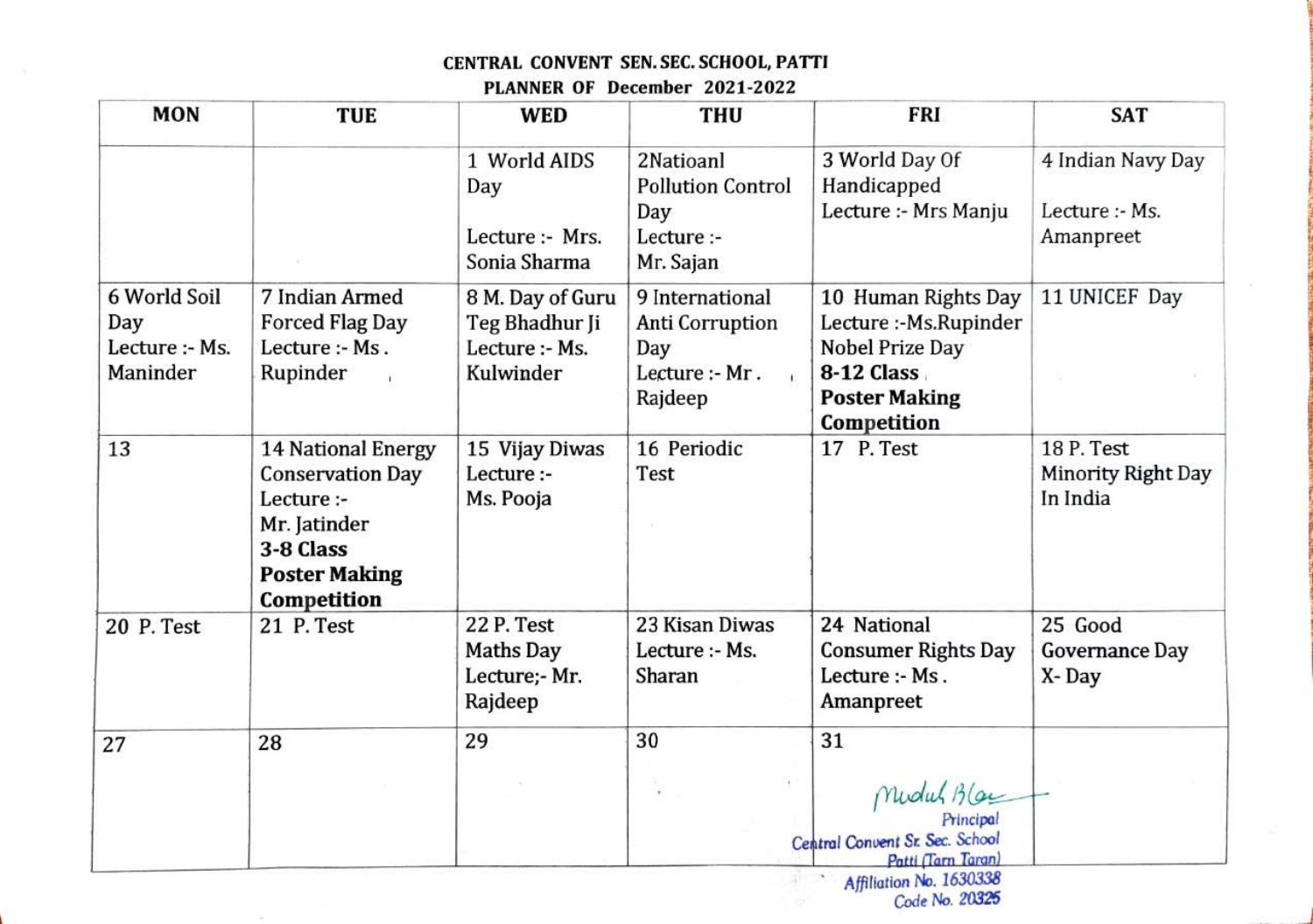# CENTRAL CONVENT SEN. SEC. SCHOOL, PATTI PLANNER OF January 2021 2022

| MON                                                                                                                          | <b>TUE</b>                                                                                                                                                  | <b>WED</b>                                                                      | <b>THU</b>                                                                                                                                                             |                                                                                                                                 |                                                                                                                                                   |
|------------------------------------------------------------------------------------------------------------------------------|-------------------------------------------------------------------------------------------------------------------------------------------------------------|---------------------------------------------------------------------------------|------------------------------------------------------------------------------------------------------------------------------------------------------------------------|---------------------------------------------------------------------------------------------------------------------------------|---------------------------------------------------------------------------------------------------------------------------------------------------|
| 31 Anti<br>Leprosy Day<br>Lecture :-<br>Mrs. Sonia<br>Sharma                                                                 |                                                                                                                                                             |                                                                                 |                                                                                                                                                                        | <b>FRI</b>                                                                                                                      | <b>SAT</b><br>1 New Year<br>Lecture :- Ms.<br>Sharn<br><b>Cultural Activities</b>                                                                 |
| 3 Oil<br>Conservation<br>Day<br>$Lec$ :- Mr.<br>Jatinder,<br>(No Bikes)<br>10 World<br>Hindi Day<br>Lecture :- Ms.<br>Monica | 4 World Braille Day<br>Lecture :-<br>Mr. Sajan<br><b>Visit To Blind</b><br>Ashram,<br>11 National Road<br>Safety Day<br>Lecture:- Ms. Aman<br><b>Bhasin</b> | 5<br>4<br><b>12 National</b><br><b>Youth Day</b><br>Lecture :- Ms.<br>Amanpreet | <b>6 National</b><br><b>Technology Day</b><br>Lecture :- Mr.<br>Rajdeep<br>Visit To Pharmacy<br>Collage<br>13 Lohri / Makar<br>Sankranti<br>Lecture:- House<br>Teacher | 7<br>a.<br>14<br>Holiday                                                                                                        | Class inchagres<br>8 Birthday<br>Guru Gobind Singh<br>ji<br>$Lec$ :- Mrs.<br>Rupinder<br>(Shabad Gayan)<br>15 World Army<br>Day<br>Lecture :- Mr. |
| 17<br>24 National                                                                                                            | 18 World Polio Day<br>Lecture :- Ms. Manju                                                                                                                  | 19                                                                              | 20                                                                                                                                                                     | 21                                                                                                                              | Rajdeep<br>22 Birthday<br>Subhash Chandar<br><b>Bose</b><br>Lec:-Mrs.<br>Kulwinder                                                                |
| Girl Child Day<br>Lecture :- Mr.<br>Sajan<br>Poem<br>Recitation (<br>Mrs. Beena,<br>Ms. Sharn)                               | 25 National Voter<br>Day<br>Lecture :- Ms.<br>Rupinder                                                                                                      | 26 Republic Day<br>Lecture:- Ms.<br>Sharn                                       | 27Birth<br>Anniversary Lala<br>Lajpat Rai<br>Lecture:- Ms.<br>Maninder                                                                                                 | 28<br>nuclus<br>Principal<br>Central Convent Sr. Sec. School<br>Patti (Tarn Taran)<br>Affiliation No. 1630338<br>Code No. 20325 | 29 Martyrs Day<br>Shaheedi Divas<br>Lecture :- Ms.<br>Beena                                                                                       |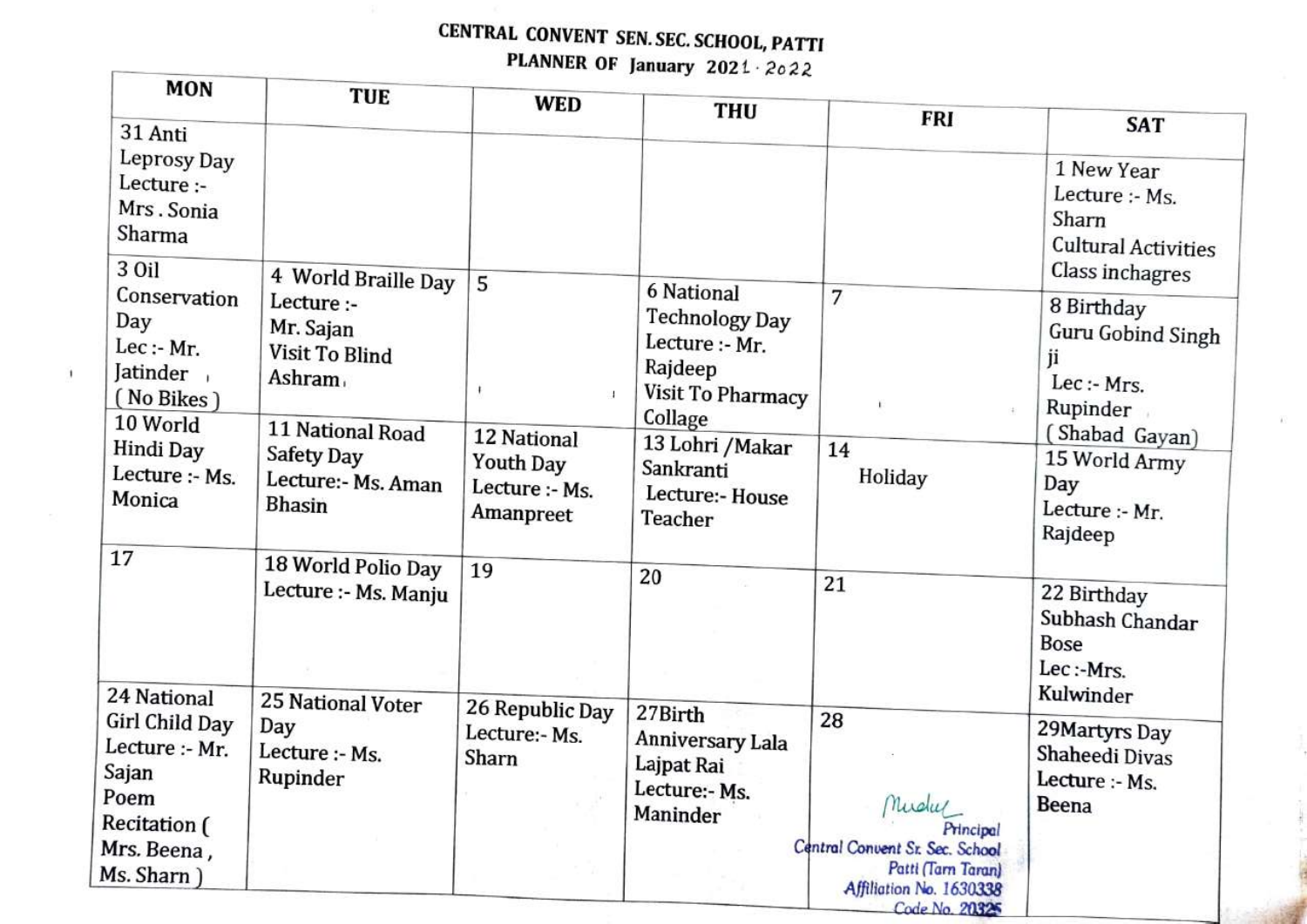

#### CENTRAL CONVENT SEN. SEC. SCHOOL, PATTI PLANNER OF February 2021- 2022

| <b>MON</b>                                                              | <b>TUE</b>                                               | <b>WED</b>                                 | <b>THU</b>                                      | <b>FRI</b>                                                                                  | <b>SAT</b>                                               |
|-------------------------------------------------------------------------|----------------------------------------------------------|--------------------------------------------|-------------------------------------------------|---------------------------------------------------------------------------------------------|----------------------------------------------------------|
|                                                                         | $\mathbf{1}$                                             | 2 Wet Land Day<br>Lecture :- Mrs.<br>Manju | 3                                               | 4 World Cancer Day<br>Lecture :- Ms. Soina<br>Sharma                                        | 5 Basant Panchmi<br>Ms. Mamta<br><b>Yellow Dress</b>     |
| 7                                                                       | 8 Safer Internet<br>Day<br>Lecture :- Ms.<br>Manjit Kaur | 9                                          | 10World Pulses<br>Day<br>Lecture :- Ms<br>Manju | 11World Day Of Sick<br>Ms:- Kamaljit Kaur                                                   | 12Darwin Day<br>Lecture :- Mr. Sajan                     |
| 14                                                                      | 15 Ravidas Jyanti<br>Lecture :- Ms<br>Monica             | 16 Holiday                                 | 17                                              | 18 Misc. Exams Start<br>Class: $-1$ <sup>st</sup> $-8$ <sup>th</sup> , 9 <sup>th</sup> , +1 | 19 World Day of<br>Social Justice<br>Lecture :- Rupinder |
| 21 International<br>mother LangueDay<br>Lecture :- Ms.<br>Sharnjit Kaur | 22 World Scout<br>Day<br>Lecture: Mr.<br>Partap singh    | 23                                         | 24                                              | 25 Final Exams Start<br>Class:-1st -8th, 9th, +1                                            | 26                                                       |
| 28 Natonal Science<br>Day<br>Lecture :- Mr.<br>Jatinder Singh           |                                                          |                                            |                                                 | MuduliBlance                                                                                |                                                          |

Prnctpat Central Conuent Sr. Sec. School Patti (Tarn Taran) Affiliation No. 1630338 Code No. 20325